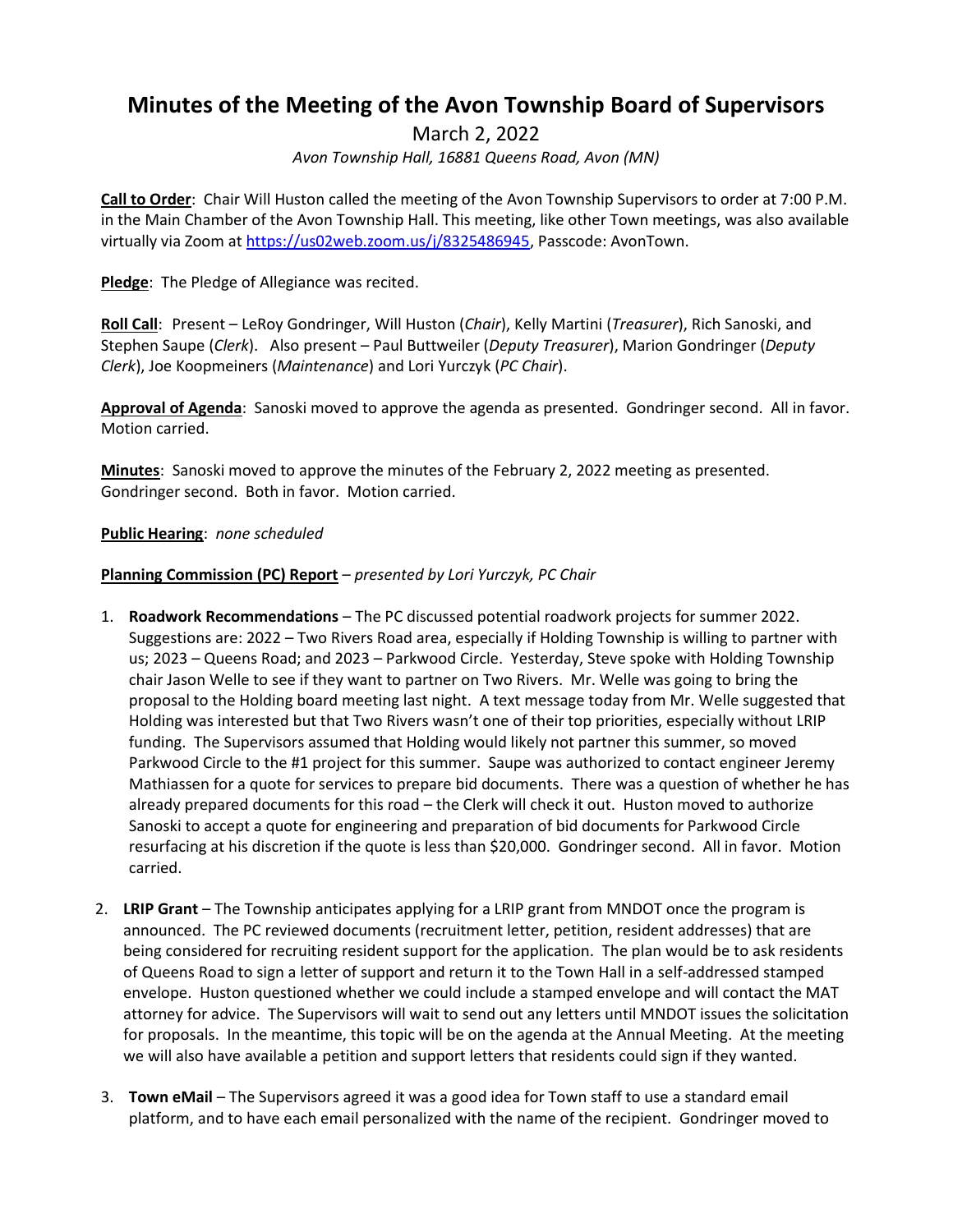authorize the Clerk to proceed with setting up emails for all Town staff with our web provider. Sanoski second. All in favor. Motion carried.

- 4. **Joint Powers Area fees** The PC considered whether fees for permits in the Joint Powers area should be increased to cover costs. The PC recommends no change. The Supervisors agree. No action was taken.
- 5. **Energy Project Fees & Permits** The PC discussed the fee for energy-related projects (*i.e.,* solar, wind). It is currently \$1,500. Unfortunately, we inadvertently undercharged the recent applicants for a solar garden. We will be more aware of this situation in the future. The PC also discussed the possibility of hiring someone like Nancy Scott to assist with energy project permitting. The Supervisors decided to continue with our current process for now. The Supervisors also discussed the possibility of the Town adopting the uniform building code. This would require inspections of construction, etc. The Supervisors agreed that they would prefer a County-wide requirement.
- 6. **Solar Garden Plantings**  The Town is now responsible for monitoring plantings of solar garden projects permitted in the Township. Yurczyk reported that she was recently in contact with SWCD and they are willing to handle any permits issued by the Town. Their service would include: SWCD reviewing the proposed planting and inspecting it during the life of the project. The fee is \$4,320 based on their hourly rate and anticipated time. The Supervisors preferred that the applicant pays the fee upfront. SWCD will work up a contract for the Town to approve. The Clerk / Zoning Administration would serve as the contact person. We would need to review the contract every three years.
- 7. **ARPA Funding** The PC discussed the report/minutes from the meeting of the *ad hoc* ARPA committee. The PC supports using funds to purchase a tractor, snowplow and shouldering disk. The Town should pass a resolution to use the funds in the "Lost Revenue" category. We are waiting for clarification from MAT on specific language in the resolution recommended by MAT. Once clarification is obtained, the Supervisors will consider adopting the resolution. We will include ARPA funds and potential purchases on the Annual Meeting agenda. Gondringer expressed concern that if a suitable tractor is identified, it might be purchased by the time the board meets to approve the purchase. The Supervisors at a future meeting will consider a motion to authorize the purchase a tractor if an acceptable one at a reasonable price is found.
- 8. **GIS Mapping Service** Students in a class at CSB|SJU will provide GIS mapping services if we have a potential project. One recommended project is to map culverts (*i.e.,* location, materials, size) in the Township. Gondringer moved to request the Clerk to get the Township on the list for our culvert project. Sanoski second. All in favor. Motion carried. Koopmeiners was requested to locate Township culverts this summer and mark each with a reflective stake.
- 9. **Hazard Mitigation** the County is looking to partner with local governments to obtain FEMA grants to mitigate hazards. Among the items that were considered by the PC were tornado sirens and a whole building generator. Huston suggested that sirens have been more or less replaced by warnings on cell phones. It was suggested that we look into a whole building generator. Gondringer moved to authorize the Clerk to look into a generator for the Hall. Huston second. All in favor. Motion carried.
- 10. **CSP's to County** The County requests that the Township provide copies of any construction site permits that are issued in the Joint Powers Area. The Clerk didn't realize that these weren't being sent to the County by our Zoning Administrator, but we will be sure to do so in the future.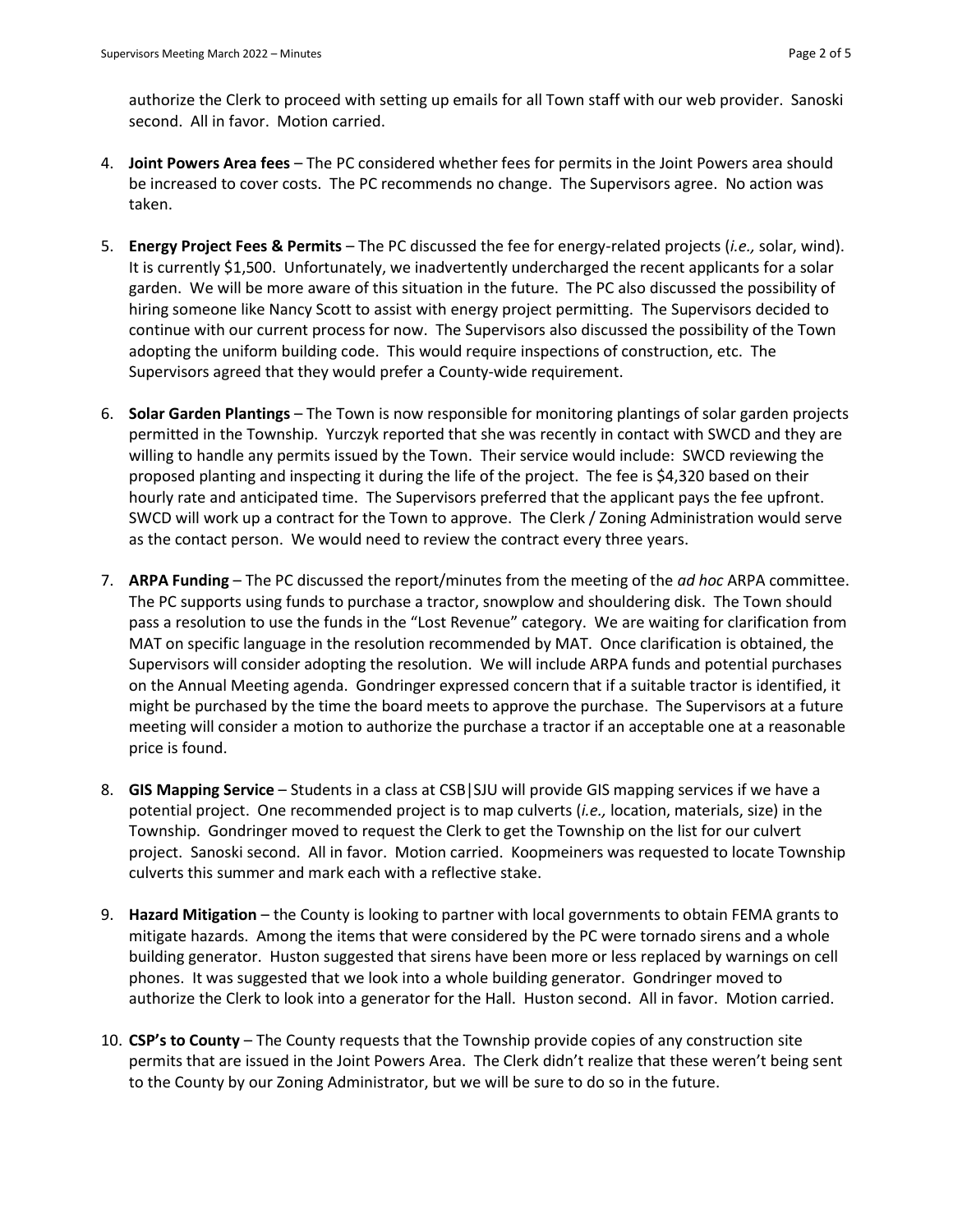11. **Annual Meeting Planning** – A discussion of ARPA funding was added to the Annual Meeting agenda. The Supervisors approved the final agenda for the Annual Meeting. Gondringer will contact a potential candidate for the moderator. Edits to the Road Report, Planning Commission Report and Joint Planning Board Report were made. These reports will be presented by Sanoski, Yurczyk and Gondringer, respectively.

Gondringer moved to approve the PC report. Sanoski second. All in favor. Motion carried.

**Treasurer's Report**: The Treasurer's Report was read and the Cash Control Statement for the period 02/01/2022 to 02/28/2022 (*copied below*) was presented. There are some slightly different numbers in cash control statements; this is due to the way CTAS handles things. Gondringer moved to approve the Treasurer's report and Cash Control Statement. Sanoski second. All in favor. Motion carried. A letter was received from Social Security confirming that Martini is the authorized rep for online services.

#### 2/1/2022 To 2/28/2022 For the Period:

| Name of Fund                    | <b>Beginning</b><br><b>Balance</b> | Total<br><b>Receipts</b> | <b>Total</b><br><b>Disbursed</b> | <b>Ending</b><br><b>Balance</b> |
|---------------------------------|------------------------------------|--------------------------|----------------------------------|---------------------------------|
| General Fund                    | \$181,820.51                       | \$637.24                 | \$8,328.89                       | \$174,128.86                    |
| Road and Bridge                 | \$234,447.62                       | \$57,814.65              | \$18,647.44                      | \$273,614.83                    |
| <b>Demolition Escrow</b>        | \$2,000.00                         | \$0.00                   | \$0.00                           | \$2,000.00                      |
| Road Damage Deposit             | \$2,950.00                         | \$0.00                   | \$0.00                           | \$2,950.00                      |
| <b>Fire Fund</b>                | (518, 135.46)                      | \$0.00                   | \$0.00                           | ( \$18, 135.46)                 |
| <b>General Capital Projects</b> | \$53,455.46                        | \$0.00                   | \$0.00                           | \$53,455.46                     |
| <b>ARPA Fund</b>                | \$121,689.23                       | \$0.00                   | \$0.00                           | \$121,689.23                    |
| <b>Total</b>                    | \$578,227.36                       | \$58,451.89              | \$26,976.33                      | \$609,702.92                    |

**Claims, Receipts & Payroll**: The February PERA claims (4189 & 4190) totaled \$560.00. The February payroll was \$3,004.86. The March claims (4191 – 4204) totaled \$8,112.65. The March payroll was \$2,523.94. The ARPA Committee payroll was \$207.78. Martini transferred any ARPA time to a separate time sheet to keep track of expenses to be paid from the ARPA fund. Check 10464 was voided – it printed incorrectly. The plan at the Audit Meeting was to check receipts at each meeting. However, it will be a challenge to do so monthly because the receipts register can have receipts from three months on it. A receipt from HomeTown Title was questioned because it was less than usual; they only sent \$20. We should have followed up to request the difference (\$5). Koopmeiners inadvertently shorted himself overtime of 0.5 hours. Gondringer noted that on the February  $1<sup>st</sup>$  cash control statement the amounts on the bank statement and cash control statement is mostly a CTAS quirk based on when things are printed. Martini said as long as the beginning and ending balances match, then it is not critical. Sanoski moved to approve the Claims & Payroll. Gondringer second. All in favor. Motion carried.

#### **Town Hall Maintenance Report** – *presented by Joe Koopmeiners*

The **LP** is about 40%. Koopmeiners did some touch up work in the Hall.

### **Road Report***. Presented by Koopmeiners*

1. **Monthly Update/Report** – The majority of work this month was snow-related. Roads were plowed and/or sanded on 9 different days. Our salt/sand supply is at a little less than half. In addition, maintenance was done on the trucks and ditch mower. It is a problem finding cutting edges.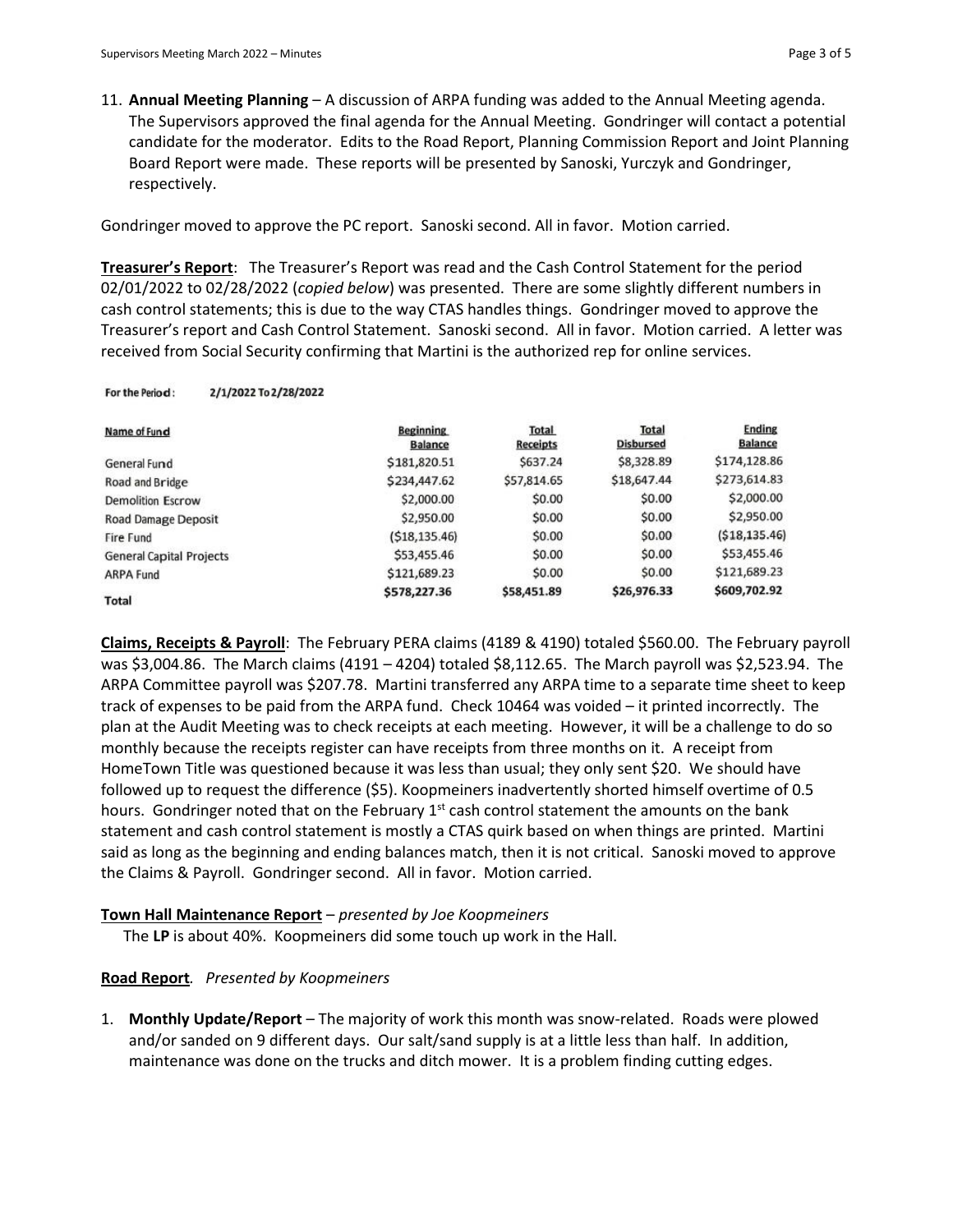- 2. **Pushing Snow Across Roads**  some residents illegally pushed snow across township roads. The Supervisors edited letters to be sent to first, second and third-time offenders.
- 3. **Backup Drivers** Koopmeiners contacted a potential backup driver who may not have the proper license. Koopmeiners will follow up with DOT.

Gondringer moved to approve the Road Report. Sanoski second. All in favor. Motion carried.

## **Business:**

- 1. **Audit Board** Huston moved to approve the Board of Audit Minutes and the Board of Audit Report. Sanoski second. All in favor. Motion carried.
- 2. **Immaculate Conception Church** John Ruprecht requested a gambling permit (pull-tabs, raffle, bingo) for the parish event on June 26, 2022. Gondringer moved to approve a gambling permit for the Immaculate Conception Parish event. Huston second. All in favor. Motion carried. Gondringer moved to approve a resolution authorizing a 1-day temporary on-sale liquor license for the Immaculate Conception Parish event on June 26, 2022. Huston second. All in favor. Motion carried.
- 3. **Election Update** Another judge is required for the election because one of the previous judges had a conflict. Huston moved to approve Resolution 03-02-22-1: Appointing Margie Evens Election Judge. Gondringer second. All in favor. Motion carried. As a result of redistricting, the Township will now be a single precinct. Huston moved to approve Resolution 03-02-22-2: Establishing Precincts & Polling Places in Avon Township. Sanoski second. All in favor. Motion carried. The results of the election could leave the Town with no Treasurer or Supervisor. The Supervisors will consider options after the election.
- **4. Hennen Decommissioning** as a condition of their CSP, the Hennen's are obligated to decommission one of the residences on their property. It is not clear if they have done so. We will contact Environmental Services in the spring to see if the Hennen's have dealt with the septic issue.

# **Old Business**: *none*

# **Signatures / Documents / Treasurer**: *Documents signed as necessary*.

### **Recurring Reports:**

- 1. The Township has been unable to contact Blinking Lights, Inc regarding a **911 sign** on their property on Tower Road for about two years. They (T-Mobile) recently applied for a CSP to complete work on the equipment. This CSP is contingent upon obtaining a 911 sign.
- 2. **Construction Site Permits** were issued to T-Mobile Cell (Blinking Lights; 34948 Tower Road, Albany); and Pitzer  $(2 - 8x20)$  shipping containers, 10 x 12 enclosure).
- 3. No **Feedlot Permits** were received.
- 4. **Special Assessment Searches** were performed Gondringer (18093 360th St., Albany); Jonas (34759 Co Rd 9); and Andreasen (32002 Narnia Lane).
- 5. There were no relevant **County Hearings**.

# **Announcements & Brief Reports**:

1. Fire Board Report – Huston reported that the Fire Department is planning an expansion of the Fire Hall.